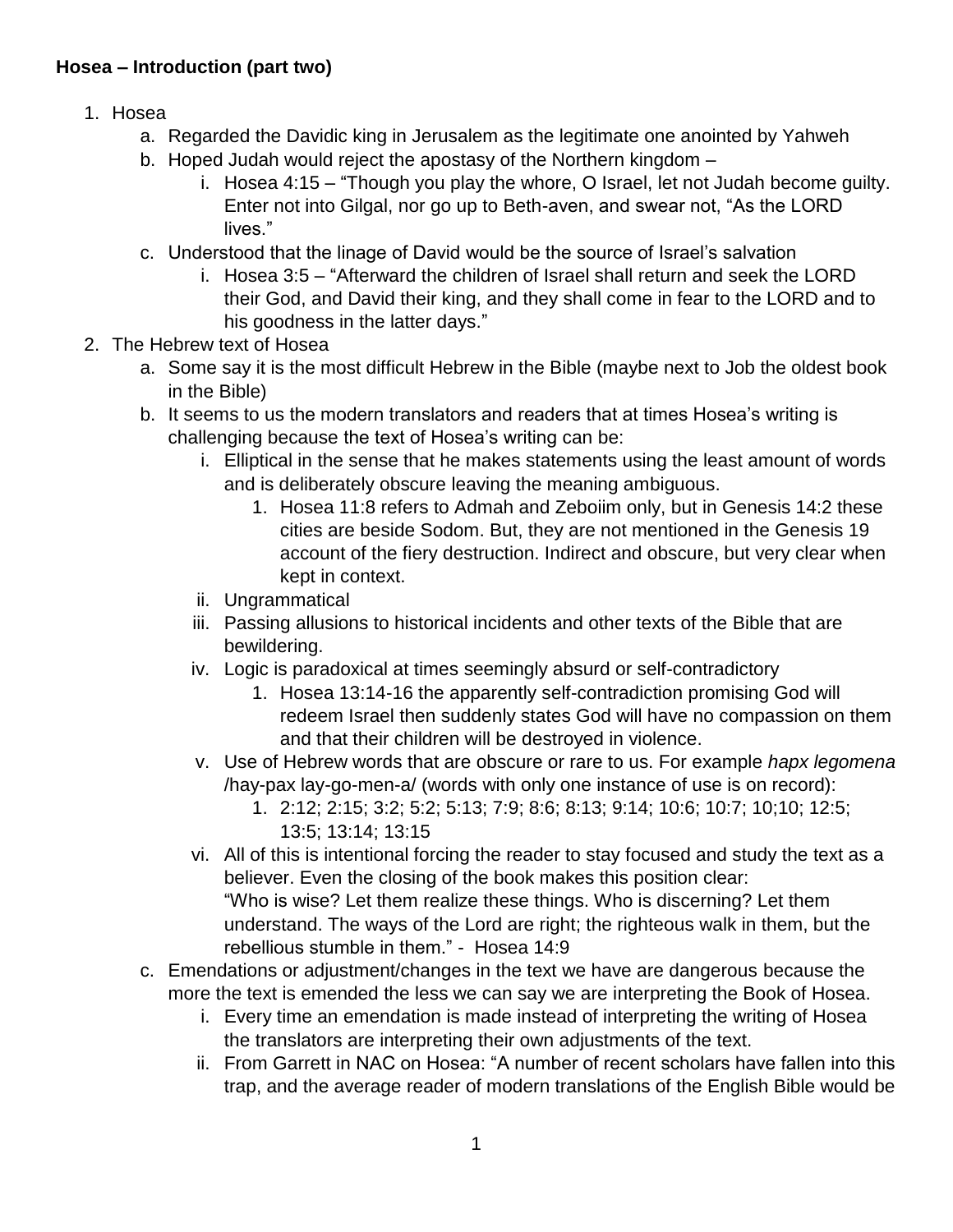surprised at how much of a given translation of Hosea is based on emendation, especially since some translations do not footnote emended readings."

- iii. And, "In the commentary that follows I have tried to show that many proposed emendations, including many followed by the NIV, are unnecessary and obscure the flow of the argument of Hosea."… "an example is at 5:2, where the NIV does not emend but offers a translation that is, in my view, so full of hypothesis that it has little to commend it."
- d. Hosea was familiar with literary writings of the pagan world of his day:
	- i. Some commentators see parallels between Hosea and the **Mari prophets**. Mari was a Mesopotamian city on the banks of the Euphrates river between 2900-1759 BC.
	- ii. Hosea's language indicates he was familiar with concepts found in **Akkadian incantations**. Akkadian Empire was the first ancient empire of Mesopotamian centered in the city of

iii. Hosea's understanding and use of the Torah:

Akkad from 234-2154 BC (Gen. 10:10-12 – "The first centers of his kingdom were Babylon, Uruk, **Akkad** and Kalneh, in Shinar. From that land he went to Assyria, where he built Nineveh, Rehoboth Ir, Calah and Resen, which is between Nineveh and Calah which is the great city."

1. First, the text of the Torah (the writings of the first five books of the OT) were in existence in Hosea's day otherwise he would not have been able to make so many references to its context.





- 2. From Genesis:
	- a. Hosea 1:10  $\rightarrow$  Gen. 22:17 blessing on Abraham
	- b. 2:18  $\rightarrow$  Gen. 1:20-25 creation of animals
	- c.  $4:3 \rightarrow$  Gen. 1:20-25 creation of animals
	- d.  $6:7 \rightarrow$  Gen. 3:6 sin of Adam
	- e. 6:9  $\rightarrow$  Gen. 34:1-31 destruction of Shechem by Jacob's sons
	- f. 9:6  $\rightarrow$  Gen. 47:29 burial in Egypt
	- g. 9:14  $\rightarrow$  Gen. 49:25 "blessings of the breast and womb"
	- h. 11:8  $\rightarrow$  Gen. 14:2 destruction of Sodom and cities on the plain
	- i. 12:2-5  $\rightarrow$  Gen. 25:19-35:15 story of Jacob
	- j. 12:12-13  $\rightarrow$  Gen. 30:25-31:16 Jacob's sheep
	- k. 13:15  $\rightarrow$  Gen. 41:2, 18 pharaohs dream (?)
- 3. From Exodus:
	- a.  $7:13 \rightarrow$  Exodus 20:13 House of Israel rebelled against Me
	- b. 8:4-6  $\rightarrow$  Exodus 32:20 Calf-idol they made was smashed
	- c.  $10:9-10 \rightarrow$
	- d. 12:9-10  $\rightarrow$  You came out of Egypt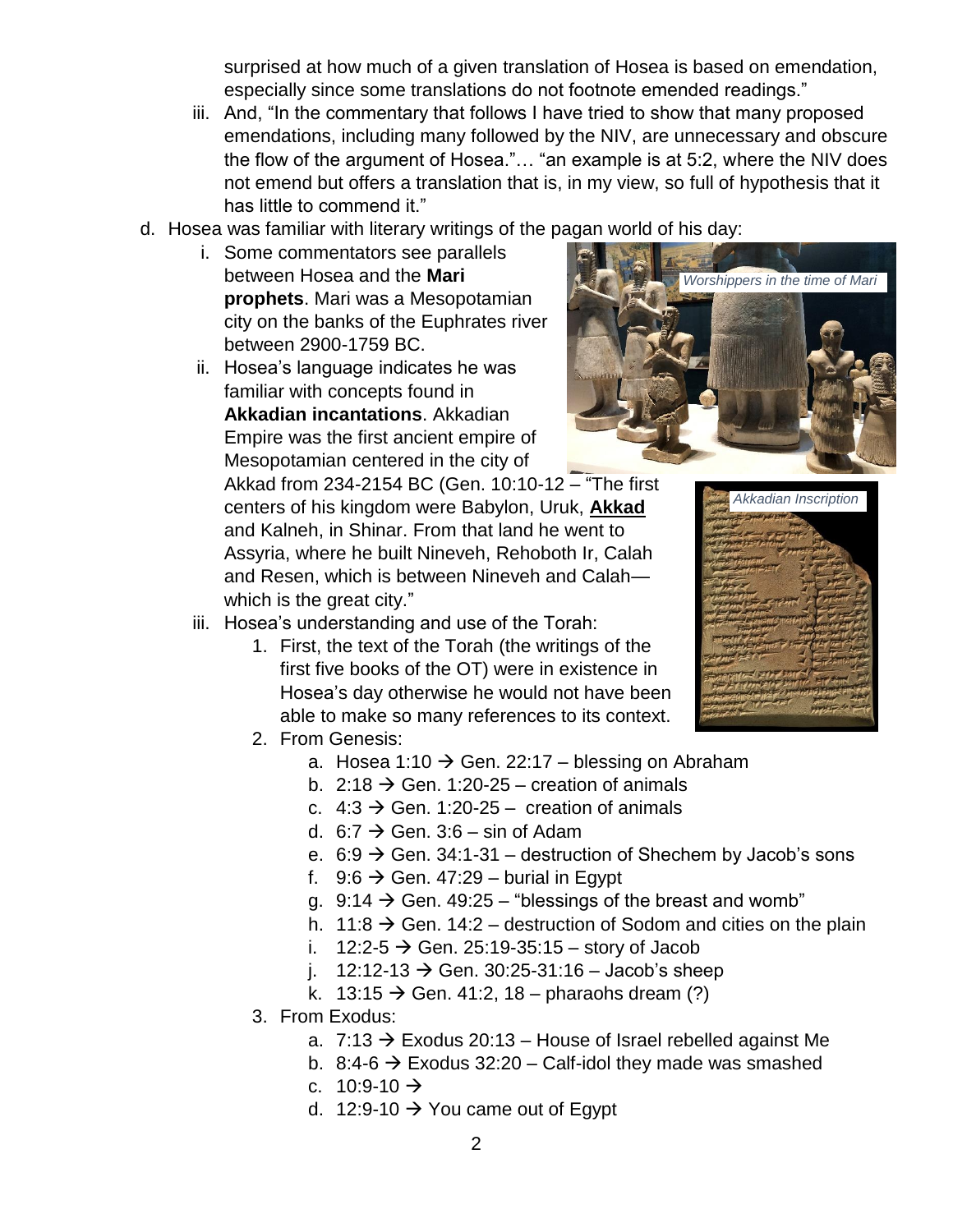- e. 13:4-6  $\rightarrow$  Came out of Egypt and cared for in wilderness
- 4. From other OT books:
	- a. Hosea 2:9-10  $\rightarrow$  Deuteronomy 28 curses
	- b. Hosea 4:2  $\rightarrow$  Deuteronomy 5:4-21 Ten Commandments
	- c. Hosea 9:10  $\rightarrow$  Numbers 25:1-13 Worship of Baal of Peor
	- d. Hosea 9:9  $\rightarrow$  Judges 19-21 Levite and concubine and slaughter of tribe of Benjamin
- 3. Seven promises to Israel in Hosea:
	- a. Hosea 2:1-3 "Say to your brothers, "You are my people," and to your sisters, "You have received mercy." "
	- b. 2:16-25 "And in that day, declares the Lord, you will call me 'My Husband,' and no longer will you call me 'My Baal.'… And in that day I will answer, declares the Lord,… And I will have mercy on No Mercy, and I will say to Not My People, 'You are my people'; and he shall say, 'You are my God.'"
	- c. 3:5 "Afterward the children of Israel shall return and seek the Lord their God, and David their king, and they shall come in fear to the Lord and to his goodness in the latter days."
	- d. 6:1-3 ""Come, let us return to the Lord; for he has torn us, that he may heal us; he has struck us down, and he will bind us up. After two days he will revive us; on the third day he will raise us up, that we may live before him. Let us know; let us press on to know the Lord; his going out is sure as the dawn; he will come to us as the showers, as the spring rains that water the earth."
	- e. 10:12 "Sow for yourselves righteousness; reap steadfast love; break up your fallow ground, for it is the time to seek the Lord, that he may come and rain righteousness upon you."
	- f. 11:8-11 ""How can I give you up, O Ephraim? How can I hand you over, O Israel? How can I make you like Admah? How can I treat you like Zeboiim? My heart recoils within me; my compassion grows warm and tender. I will not execute my burning anger; I will not again destroy Ephraim; for I am God and not a man, the Holy One in your midst, and I will not come in wrath. They shall go after the Lord; he will roar like a lion; when he roars, his children shall come trembling from the west; they shall come trembling like birds from Egypt, and like doves from the land of Assyria, and I will return them to their homes, declares the Lord."
	- g. 14:1-8 "Return, O Israel, to the Lord your God, for you have stumbled because of your iniquity. Take with you words and return to the Lord; say to him, "Take away all iniquity; accept what is good, and we will pay with bulls the vows of our lips"… They shall return and dwell beneath my shadow; they shall flourish like the grain; they shall blossom like the vine; their fame shall be like the wine of Lebanon."
- 4. Hosea addresses:
	- a. Priests (2x)
		- i. 4:4-5
		- ii. 5:1
	- b. Royalty (1x)
		- i. 5:1
	- c. Samaria (1x)
		- i. 8:5